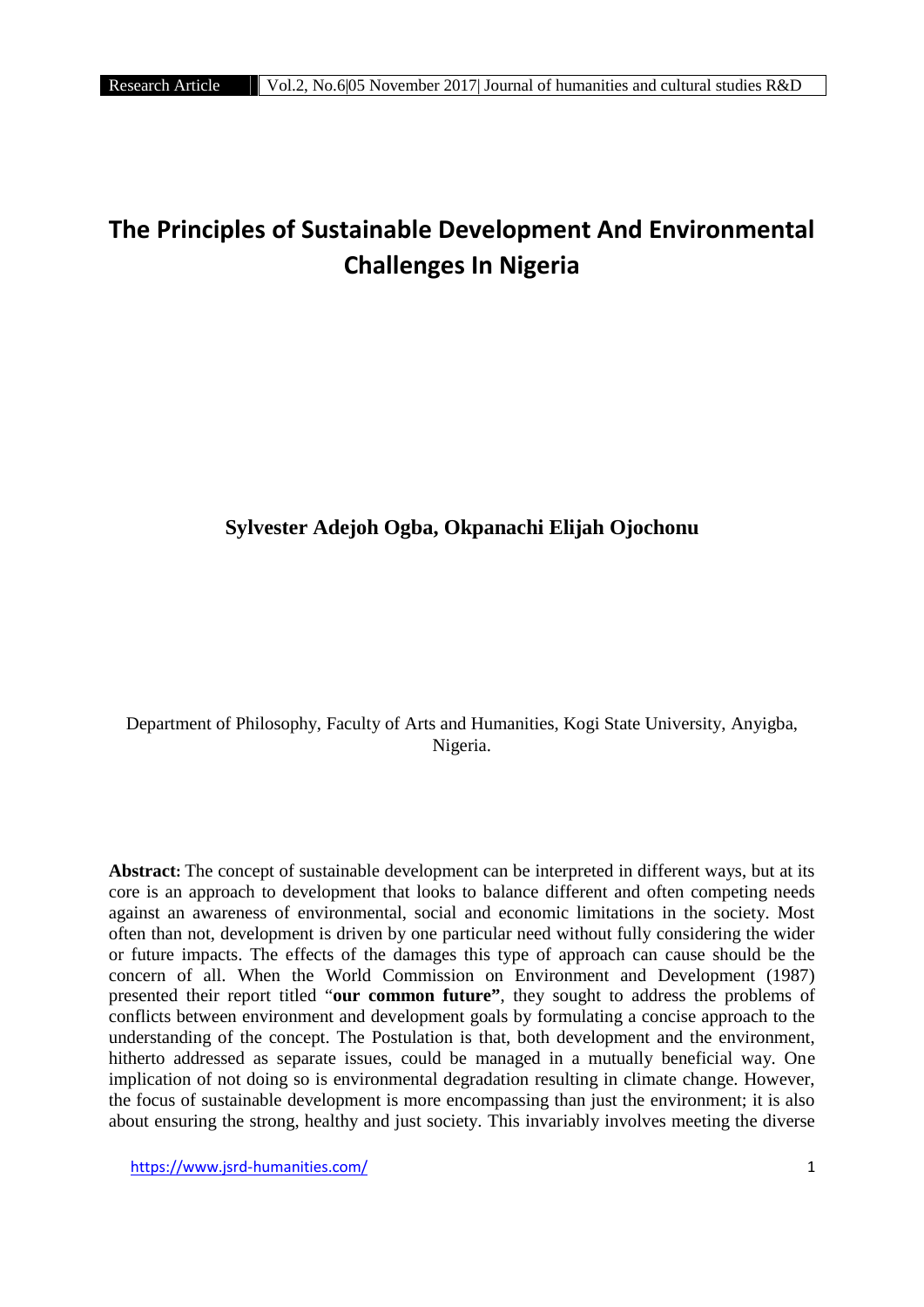needs of all people in existing and future communities since we cannot afford to exploit our environment in such a way that would endanger our common future. The contemporary Nigerian society has not shown much effort in this regard. The period between 1989 when the Nigerian policy on sustainable development was formulated and today, has marked a period of intensive political, administrative and to a lesser extent, judicial actions against man's activities that are delirious to the environment. The ambition of the federal government of Nigeria towards sustainable development after the Koko incidence of 1999 has been great, but her achievement remarkably small. The reason is simply and squarely due to lack of implementation of policies. This paper is basically an assessment of the challenges of sustainable development in Nigeria; the author warns that humans are transforming the planet in ways that could undermine any developmental gains. Hence, he suggests among other things that global principles of sustainable development drawn from the existing United Nations agreements be combined with some recommended proposals to achieve new sustainable developmental goals for Nigeria and other developing nations**.** The paper employs the philosophical tools of critical analysis and rational justification. It is also prescriptive in the sense that it recommends ways to achieve sustainable development.

**Key Words:** Sustainable Development, Environment, Philosophy, Nigeria.

## **Introduction**

Most countries have made significant advances both in GDP and HDI measures across the globe. However, the record of development on a world scale is open to two serious criticisms; the first being that the benefits of development have been distributed unevenly, with income inequalities remaining persistent and sometimes increasing over time. The global numbers of extremely poor and malnourished people have remained high and in some areas increased, even as the global middle class has achieved relative affluence. Secondly, there have been major negative impacts of development on the environment and on existing social structures. Many traditional societies have been devastated by development of forests, water systems and intensive fisheries. Urban areas in developing countries commonly suffer from extreme pollution and inadequate transportation, water and sewer infrastructure. Environmental damage, if unchecked, may undermine the achievements of development and even lead to collapse of essential ecosystem. The contemporary threat to the environment is the Green House Emission (G.H.E). These problems are endemic to development as it has taken place over the past half century and threatening to turn the incremental and developmental efforts of man into failure. Richard Norgaard (1994:2) has this to say:

> *Modernism and its more recent manifestation as development, have betrayed progress. While a few have attained material abundance, resource depletion and environmental degradation now endanger many and threaten the hopes of all to come . modernism betrayed progress by leading us into preventing us from seeing and keeping us from addressing interwoven environmental organizational and cultural problems.*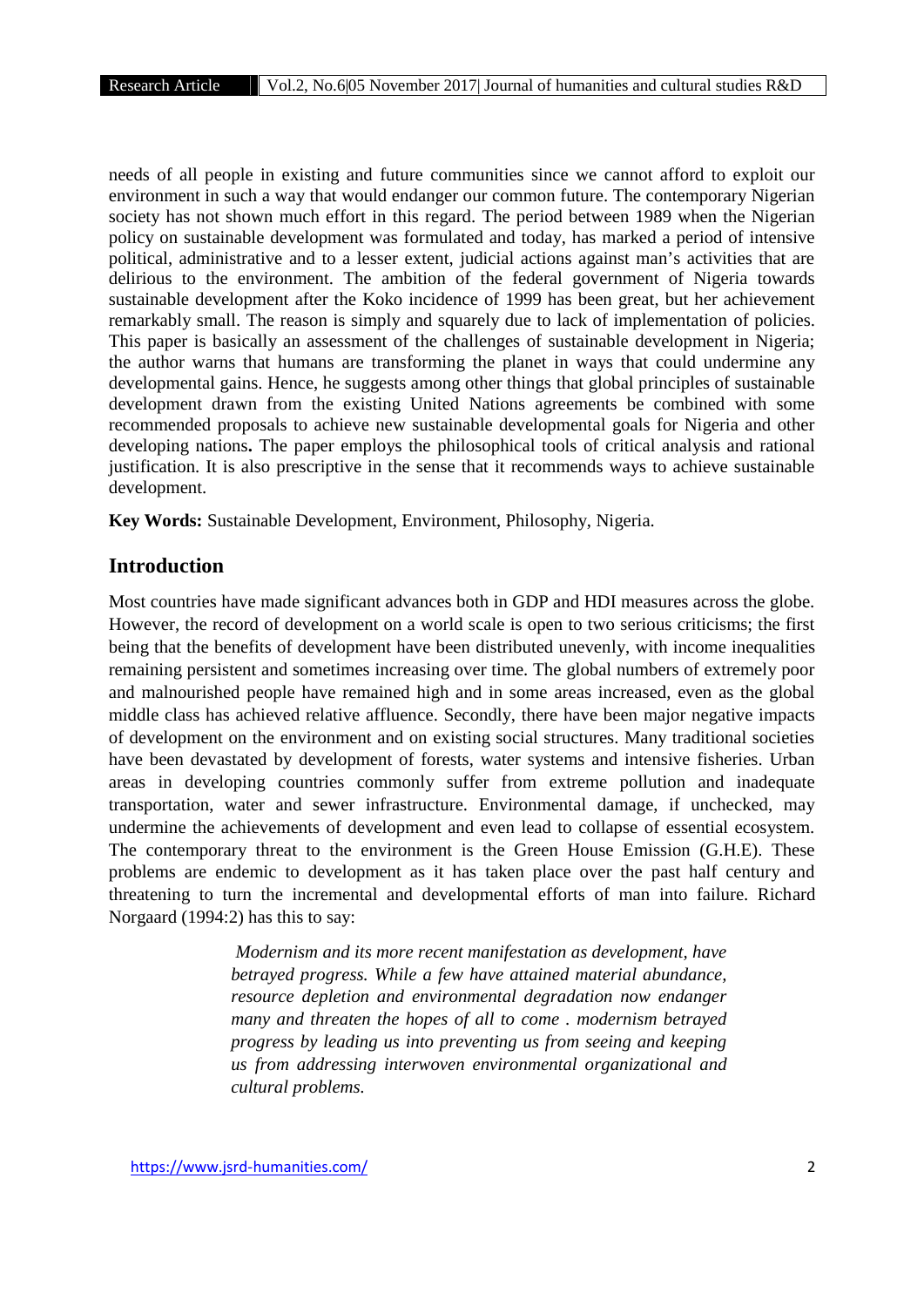The growing awareness of these challenges to traditional developmental thinking has led to the increasingly wide acceptance of the novel concept, which is "sustainable development". The notion of sustainable development arrived from the anxieties that accompanied the triumphant rise in living standards enjoyed in the developed countries during the second half of  $20<sup>th</sup>$  century. This unease sprang two painful realities. It had become clear that the life –sustaining role of biosphere was at risk from open-ended consumption of natural resources. Yet the urgent cause of environmental protection could not be isolated from the right of poorer countries to develop (Godwin, 2008:5).

Sustainable development receives it first major international recognition in 1972 at the UN conference on the Human Environment held in Stockholm. The term was not referred to explicitly but nevertheless, allusions were made to it and the international communities agreed to the notion now fundamental to sustainable development. When the World Commission on Environment and Development (1987) presented their report titled "*our common future"*, they sought to address the problems of conflicts between environment and development goals by formulating a concise approach to the understanding of the concept. The Postulation is that, both development and the environment, hitherto addressed as separate issues, could be managed in a mutually beneficial way. One implication of not doing so is environmental degradation resulting in climate change. However, the focus of sustainable development is more encompassing than just the environment; it is also about ensuring the strong, healthy and just society. This invariably involves meeting the diverse needs of all people in existing and future communities since we cannot afford to exploit our environment in such a way that would endanger our common future (Umoru,2001:31). The contemporary Nigerian society has not shown much effort in popularization of the concept of sustainable development. The period between 1989 when the Nigerian policy was formulated and today, has marked a period of intensive political, administrative and to a lesser extent, judicial actions against man's activities that are delirious to the environment (Lawrence, Vincent and Folarin, 2004:55).However, recent development seems to expose the little we have done in its gory and disappointing detail. The ambition of the federal government of Nigeria towards sustainable development after the Koko incidence of 1999 has been great, but her achievement remarkably minute. The reason is simply and squarely due to implementation of policies. In what follows therefore, we would expose the concept of sustainable development and thereafter analyze the principles as postulated by the United Nations. We recommend among other things the various steps the Nigerian government could employ to achieve sustainable development.

The paper employs the traditional philosophical tools of critical analysis and rational justification. It is also prescriptive in the sense that it recommends ways to achieve sustainable development.

#### **Sustainable Development: Towards an understanding.**

Sustainable Development has been defined in many ways, but the most frequently quoted definition is from Our Common Future, also known as the Brundtland Report(1987), which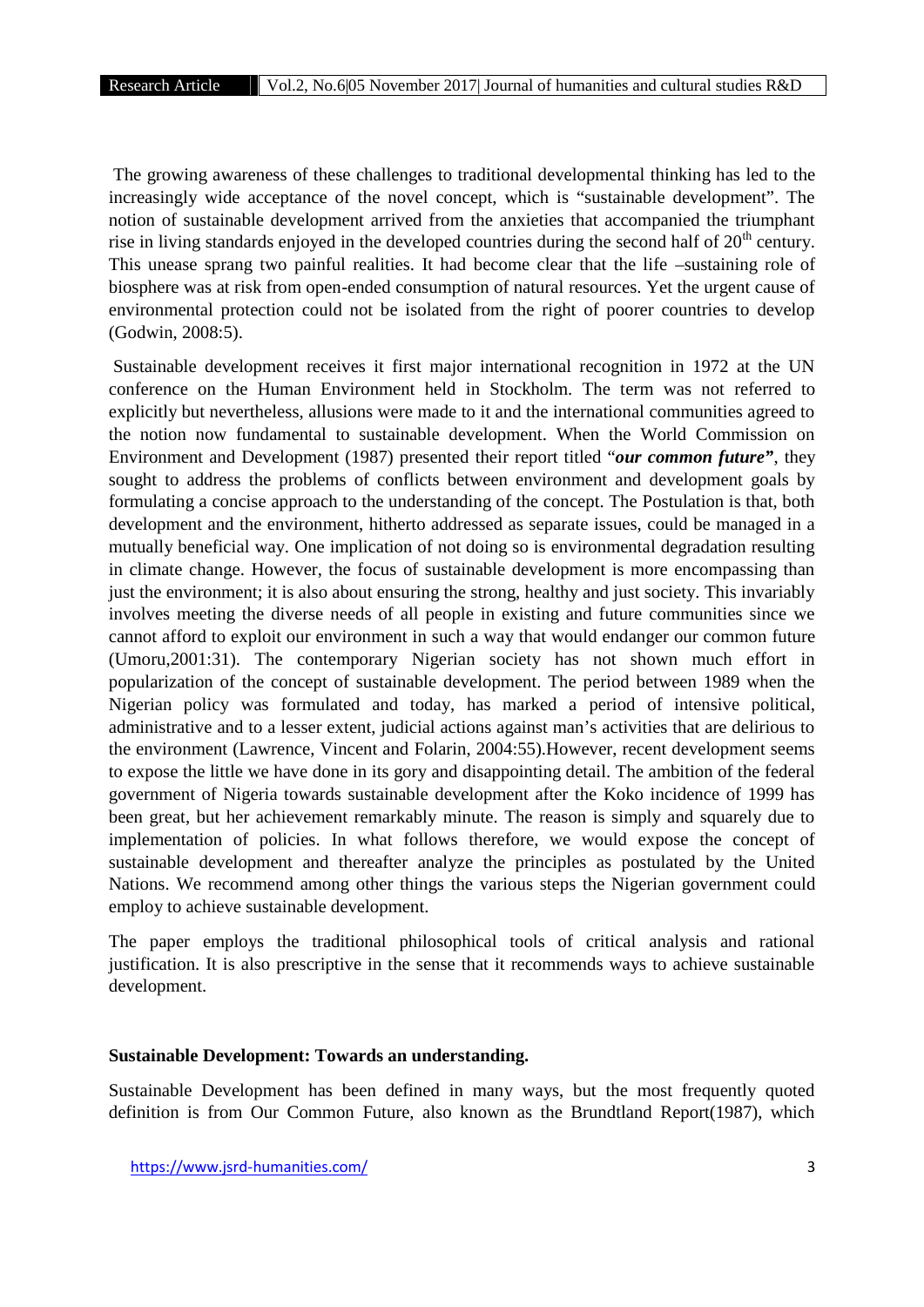defines sustainable development as "*The development that meets the needs of the present without Compromising the ability of the future generations to meet their own needs".* The two concepts that guide this operational definition have been held to be: The concepts of "Needs and limitations". This implies the essential needs of the world's poor, to which overriding priority should be given; and the ideas of "Limitations" imposed by the state of technology and social organization on the environments ability to meet present and future needs (Brundtland Report, 1987). In other words, sustainable development means: improving the quality of human life while living within the carrying capacity of supporting ecosystems (Ajayi, 1995: 25).

Every human being therefore has equal rights within the limits of the earth to the resources needed for a decent standard of living and no individual or group should deprive another of his (their) means of subsistence (Lawrence, Vincent and Folarin, 2004:54). In the same vein, Aina and Adedipe (1991:313) have argued;

> While this definition may be considered as amounting to some Generalization, there is the need to contextualize it in order to expose the principles internalized therein. Essentially, the exploitation, management and use of nature's resources in a rational, practicable, coherent and comprehensive manner in a way that minimizes contradiction and duplication while enhancing co-operation and at all levels constitute the externalizations of the concept of sustainable development.

In what follows therefore, Sustainable Development is seen from the perspective of building our communities so that we can all live comfortably without consuming all of our resources. It is not just about conserving our resources, it is about changing our culture to make conservation a way of life. The earth has a natural balance and overconsumption of its resources, whether it is polluting or diverting water, or over- using land for building or agricultural or mining, or clear cutting of forests, or over- fishing the ocean or burning too many fossil fuels throws that balance off and makes it difficult for the earth to renew itself (Holmberg, 1992: 32).

Nigeria is committed to a national policy on environment that ensures sustainable development based on proper management of her natural resources in a manner which meets the needs of the present and future generations' .This requires balancing her human needs against the potential that the environment has for meeting them (Aina and Adedipe, 1991:312). All definition of sustainable development request that we view the world as a system. A system that connects space and a system that connects time, in realization of the fact, we would grow to know that air pollution in north Africa can affect the quality of air in central Africa or middle east and that the decision we make today concerning environmental usage could affect generations yet unborn. Hence, the concept of sustainable development is rooted in this type of systems thinking which helps us understand ourselves and our world.

## **Analysis of the Basic Principles of Sustainable Development**

The principles of sustainable development refer to some abstract rules or guidelines that one can apply in order to achieve sustainable development. Various sets of principles of Sustainable Development have been proposed in the past decade some of which are: Bellagio Principles: Guidelines for the Practical Assessment of progress Toward Sustainable Development (Indicators), Principles defining Sustainable Development, Earth Charter/The Earth Charter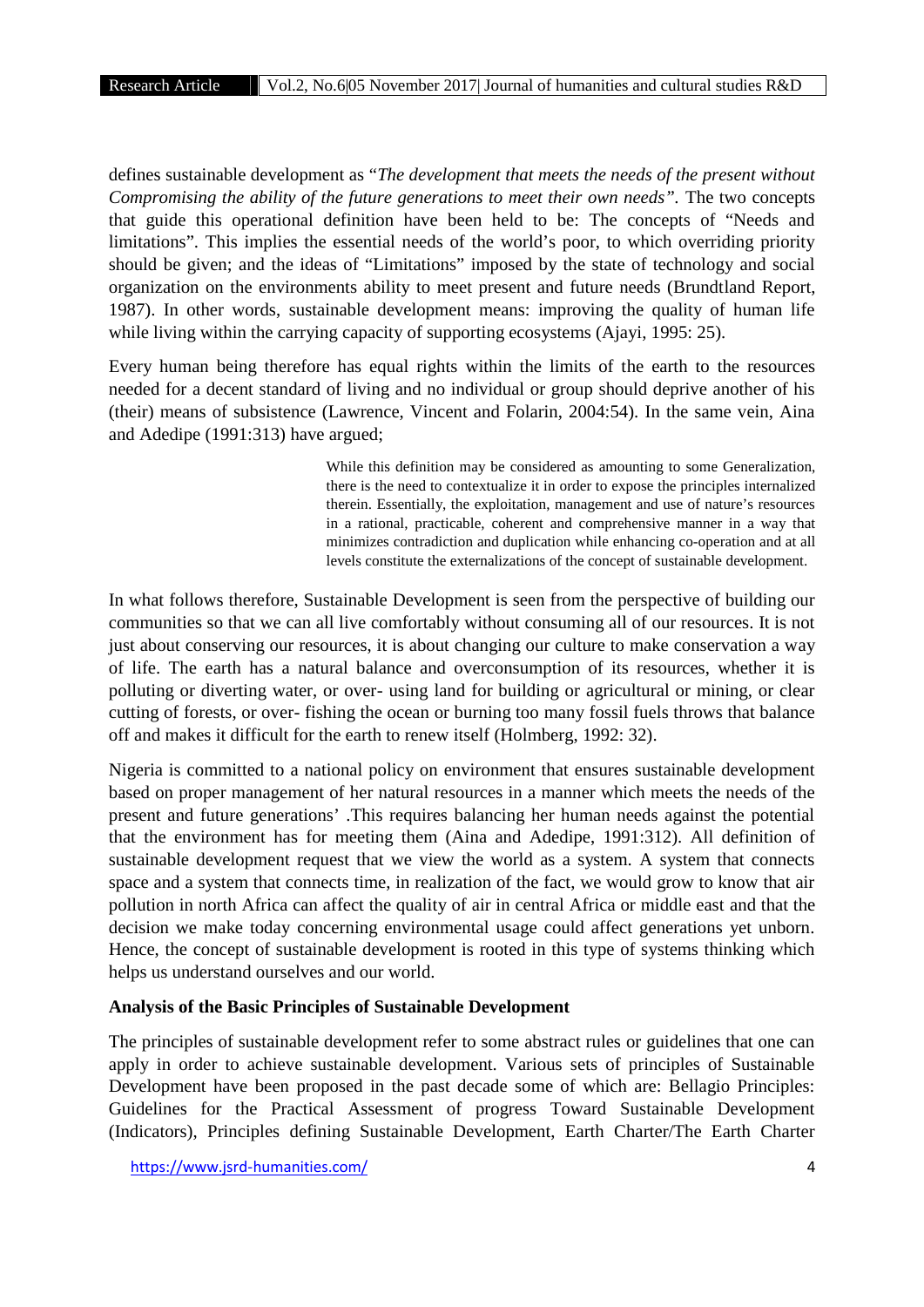Consultation etc. (Yusuf, 2013: 2). However, the focus of this paper will be on the Earth Summit (UN Conference on Environment and Development in Rio de Janeiro, 1992) which approved Agenda 21 (An Action Program for Sustainable Development in the  $21<sup>st</sup>$  century) and the Rio Declaration (United Nation, 1987).

It is apropos to state that at the Earth summit; five key documents were signed, being;

- The Rio Declaration on Environment and Development;
- Agenda 21;
- The convention on Biological Diversity(CBD);
- The United Nations Framework Convention on Climate Change(UNFCCC);and
- The statement of Forest principles.

Although not legally binding, the **Rio- Declaration** enunciated the key Principles of Sustainability including; but not limited to:

(a)The principle of integration

(b)The precautionary principle,

(c)The principle of intergeneration equity and

(d)The polluter pays principle

These will be considered briefly in turn.

## **The Principle of Integration**

The principle of integration has been described as the basses for all other known principles of sustainable development .It naturally requires that both development considerations are taken into account in the decision making process .By this, environmental considerations are integrated into development objectives and that developmental needs are taken into cognizance in the application of environmental objectives.(Olutekunbi, 2013:57)

## **The Precautionary Principle**

Principle 15 of the Rio Declaration states that;

In order to protect the environment, the precautionary approach shall be widely applied by states according to their capacities. Where there are threats of serious or irreversible damage, lack of full scientific certainty shall not be used as a reason for postponing cost effective measures to prevent environmental degradation.

In New South Wales, the precautionary principle is expressed in similar terms in section 6(2) of the Protection of the Environment Administration Act 1991(NSW) (POEA ACT) where the precautionary principle is seen as a key element of the definition of ecologically sustainable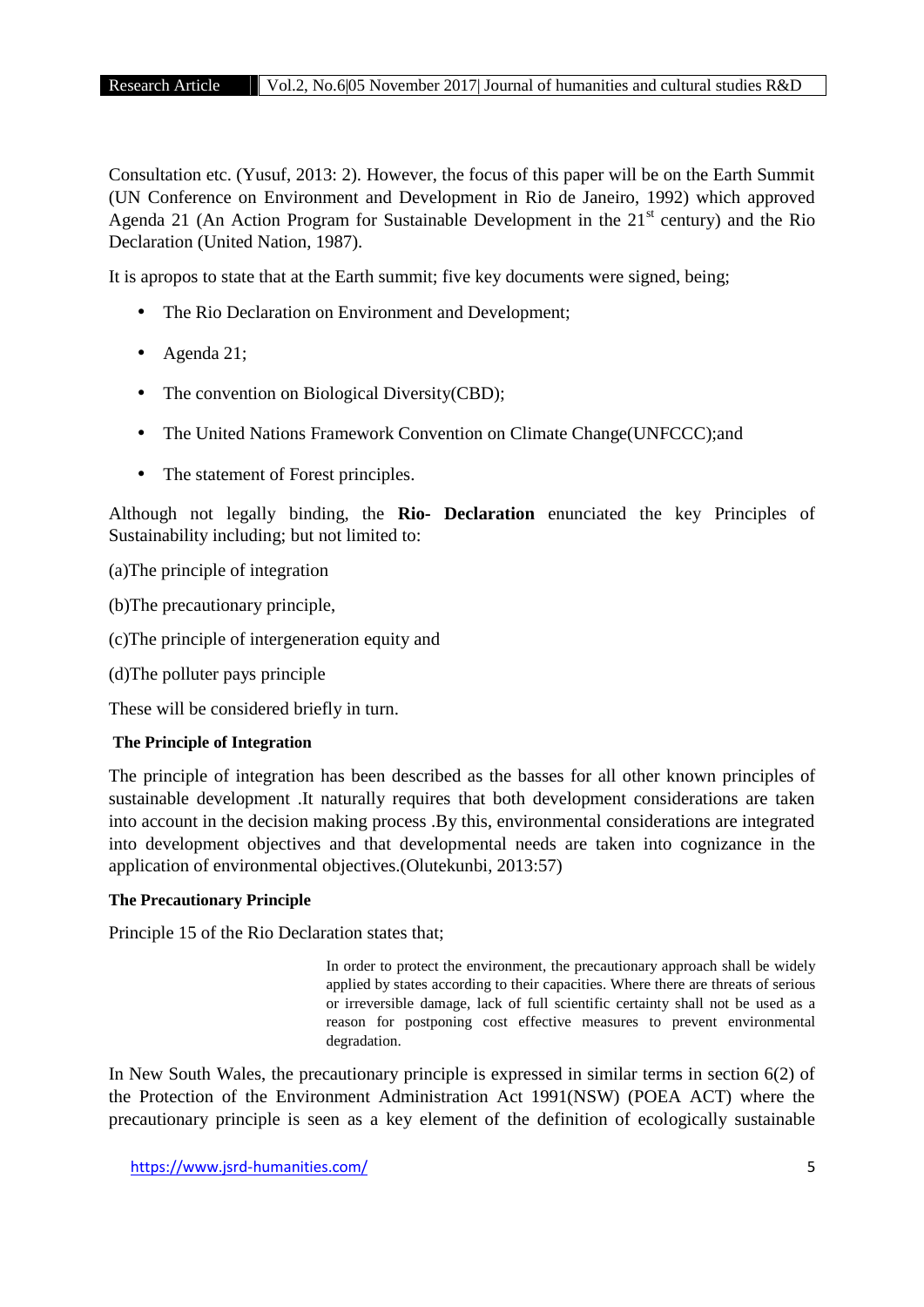development .In particular, section 6(2) (a) of the POEA Act states that in the application a precautionary principle, public and private decisions should be guided by;

1. Careful evaluation to avoid, where practicable, serious or irreversible damage to the environment; and

2. An assessment of the risk-weighted consequences of various options.

In the case of *Telstra Corporation Ltd v Hornsby Shire Council (2006),* Preston C J provided detailed guidance on the concept of the precautionary principle and the application of note, His Honor stated that:

- The application of the precautionary principle and the concomitant need to take precautionary measures is triggered by the satisfaction of two conditions precedent or thresholds: a threat of serious or irreversible environmental damage and scientific uncertainty as to the environmental damage.
- The degree of scientific uncertainty that needs to exist in order to trigger the application of the precautionary principle varies, depending on the magnitude of environmental damage used in the formation of the first condition precedent of the precautionary principle.
- The precautionary principle permits the taken of preventive measures without having to wait until the reality and seriousness of the threat becomes fully known. This is the concept of preventive anticipation.
- The type and level of precautionary measures that will be appropriate will depend on the combined effect of the threat and the degree of uncertainty.
- The precautionary principle embraces the concept of proportionality .In applying the precautionary principle measures should be adopted that are proportionate to the threat.
- The precautionary principles of ecologically sustainable development. Precautionary measures selected should not only be appropriately having regarded to the precautionary principle itself, but also in the context of other principles of ecologically sustainable development.

## **The Principle of Inter and Intra Generational Equity**

The Rio Declaration recognized a no of principles of equity. However, foremost of these are the principles inter and intra generational equity. Inter-generational equity is defined as meaning that that the present generation should ensure that the health, diversity and productivity of the environment are maintained or enhanced for the benefit of the future generations. Intra generational equity involves consideration of equity within the present generation, such as use of natural resources by one nation state(or sector or classes within a nation state) meaning to take account of the needs of other nation states(or sectors or classes within a nation state). In other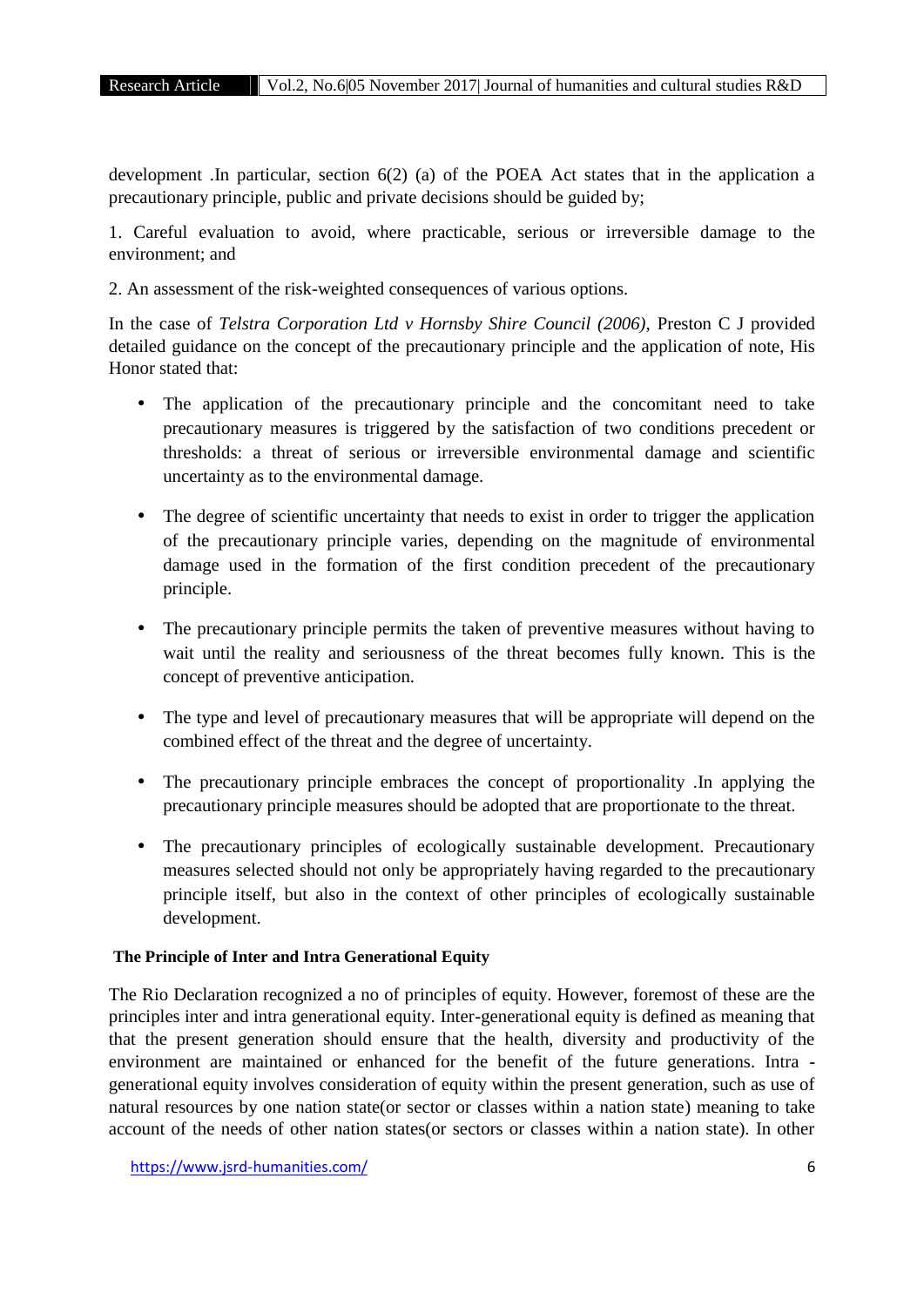words, people within the present generation have equal rights to benefit from the exploitation of resources and from the enjoyment of a clean and a healthy environment. (Oyedepo, 2012:17)

Weiss (1992:401) has identified three fundamental principles which form the basis of intergenerational equity and hence are integrated to Sustainable Development. First, the conservation of options principle requires each generation to conserve the diversity of natural and cultural resources base in order to ensure that options are available to future generations for solving their problems and satisfying their needs. Second, the conservation of quality principle holds that each generation most maintain the quality of the earth such that it is passed on in no worse condition than in which it was received. Third, the conservation of access principle provides that each generation should give its members equitable rights that access the legacy of past generations and should conserve this access for future generations.

## **The Polluter Pays Principle**

The polluter pays principle is essentially a principle directed to the internalization of environmental costs. This involves the internalization of environmental costs into decision making for economic and other development plans, programs and projects that are likely to affect the environment. The principle requires accounting for both the short term and the long term external environmental costs.

The number of ways this could be achieved has been highlighted to include:

(a) Environmental factors being included in the valuation of assets and services;

(b) Adopting the polluter pays (or user pays) principle, that is to say, those who generate pollution and waste should bear the cost of containment, avoidance or abatement;

(c) The users of goods and services paying prices based on the full life cycle of the cost of providing goods and services, including the use of natural resources and assets and the ultimate disposal of any waste :and

(d) Environmental goals, having been established, being pursued in the most effective way, by establishing incentive structures, including market mechanisms that the best placed to maximize benefits or minimize costs to develop their own and responses to the environmental problems.

The main characteristics of the PPP, is that pollution can be assessed based on some evidence of the physical effect of waste on the environment and a human reaction to that physical effect. There must be a loss of welfare due to the imposition of an external cost arising from the pollution (Binie and Boyle, 2002). The characteristics of the PPP are therefore in the definition of the principle itself. The first is that there must be a polluter, secondly, there must be an identifiable pollution and thirdly, there must be a damage that must be compensated. Fourthly, it should be achieved by the imposition of charges and taxes and lastly, it should not be subsidized. However, though the PPP has a positive effect, which is aimed at reducing pollution and making the polluter responsible for his actions, the definition and features are marred with flaws (Vito and Reibstein, 2007).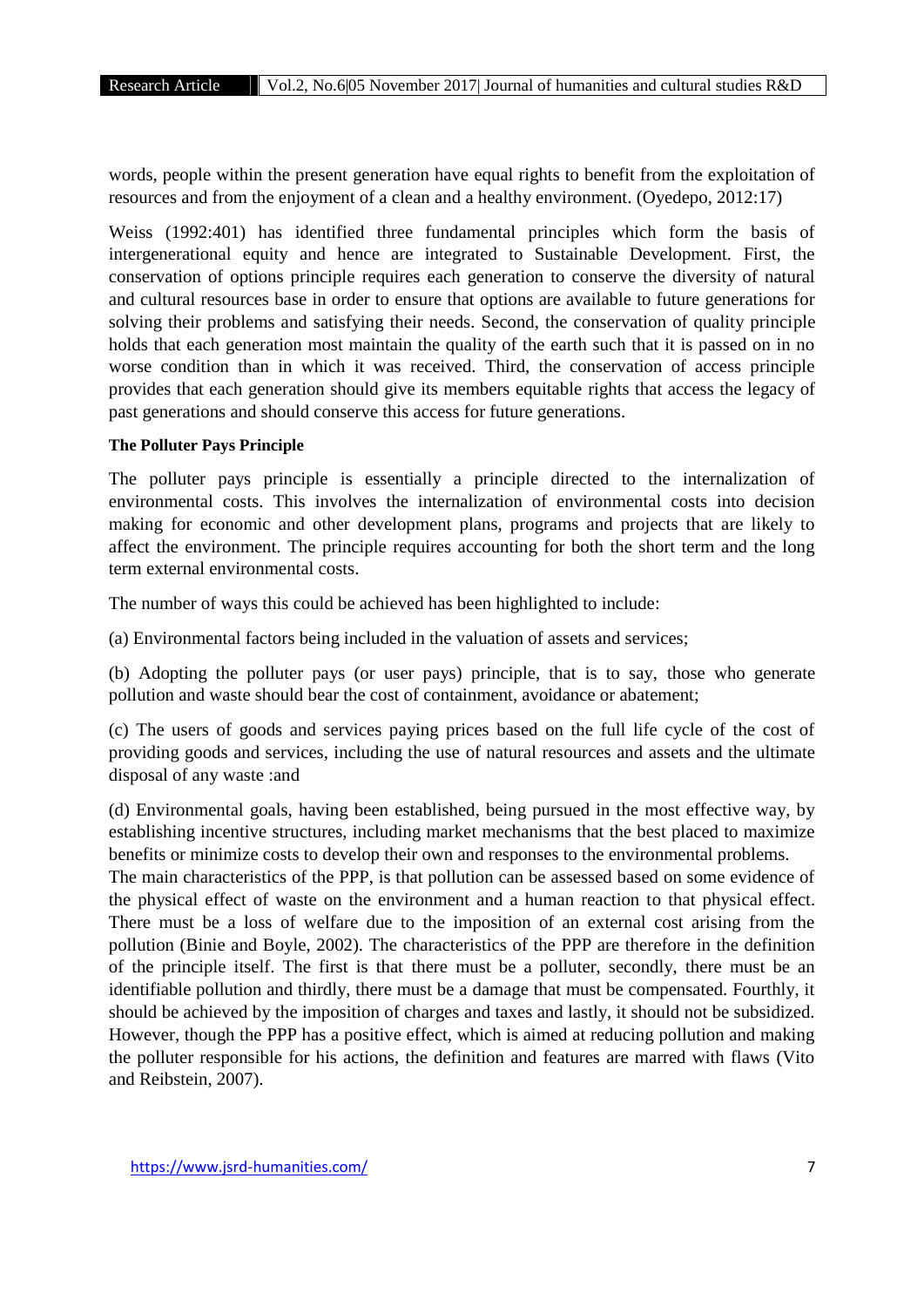Firstly, there is ambiguity associated with identifying the Polluter. Although a Polluter is someone who directly or indirectly damages the environment or who creates conditions relating to such damage, the definition in most case is too broad and cannot be applied in all situations.

Secondly, although the principle enjoins States and regulatory institutions to take account of the principle in the development of environmental law and policy, they are not bound by international law to make the polluter pay. Article 16 of the Rio Declaration which provides that National Authority should 'Endeavour to promote' connotes that the PPP is neither absolute nor obligatory because it lacks the normative character of a rule of law. As a result, there is no general pattern of state practice and the implementation of the principle has been left to national rather than international action (Eide and Van der Berg, 2006:54).

Thirdly, although most countries have imposed taxes and charges to meet the cost of preventing, reducing and restoring the environment in line with the principle, their impact in deterring environmentally harmful activities is not impressive.

Fourthly, a large number of poor, small and medium-size firms, who cause pollution of the environment, cannot afford to cleanup and compensate and in such instances, financial aid is given to the polluting sector if that sector suffers from significant economic difficulties thereby distorting international trade which it originally set out to avoid. By the provisions of Principle 16 of the Rio Declaration, the polluter cannot shift the burden of cost internalization on subsidies so as not to distort International trade and investment. The effective use of the PPP requires a coordinated approach because environmental regulations can become a source of trade distortion if some countries subsidize private investment in pollution control and others do not. Though the PPP has become a fundamental principle of pollution control, and the principle of non subsidization of polluters is recognized internationally.

## **Application of the Principles of Sustainable Development in Nigeria**

Nigeria, like other African countries, is endowed with rich human and natural resources as well as great cultural, ecological and economic diversity. However, she still struggles with developmental issues. Although Nigeria is said to be committed to a national policy on the environment that ensures Sustainable Development based on proper management of her natural resources in a manner which meets the needs of the present and future generations, there appears to be many reasons that prove otherwise (Abdullahi and Muaghalu, 2006:240). Thus, Sustainable Development is often related to all facet of human life, the challenges of sustainable development in Nigeria are but not limited to:

(a) Unsustainable Environmental practices such as bush burning, indiscriminate dumping of urban solid waste, and indiscriminate felling of trees, fisheries exploitation, and conflict over natural resources among others.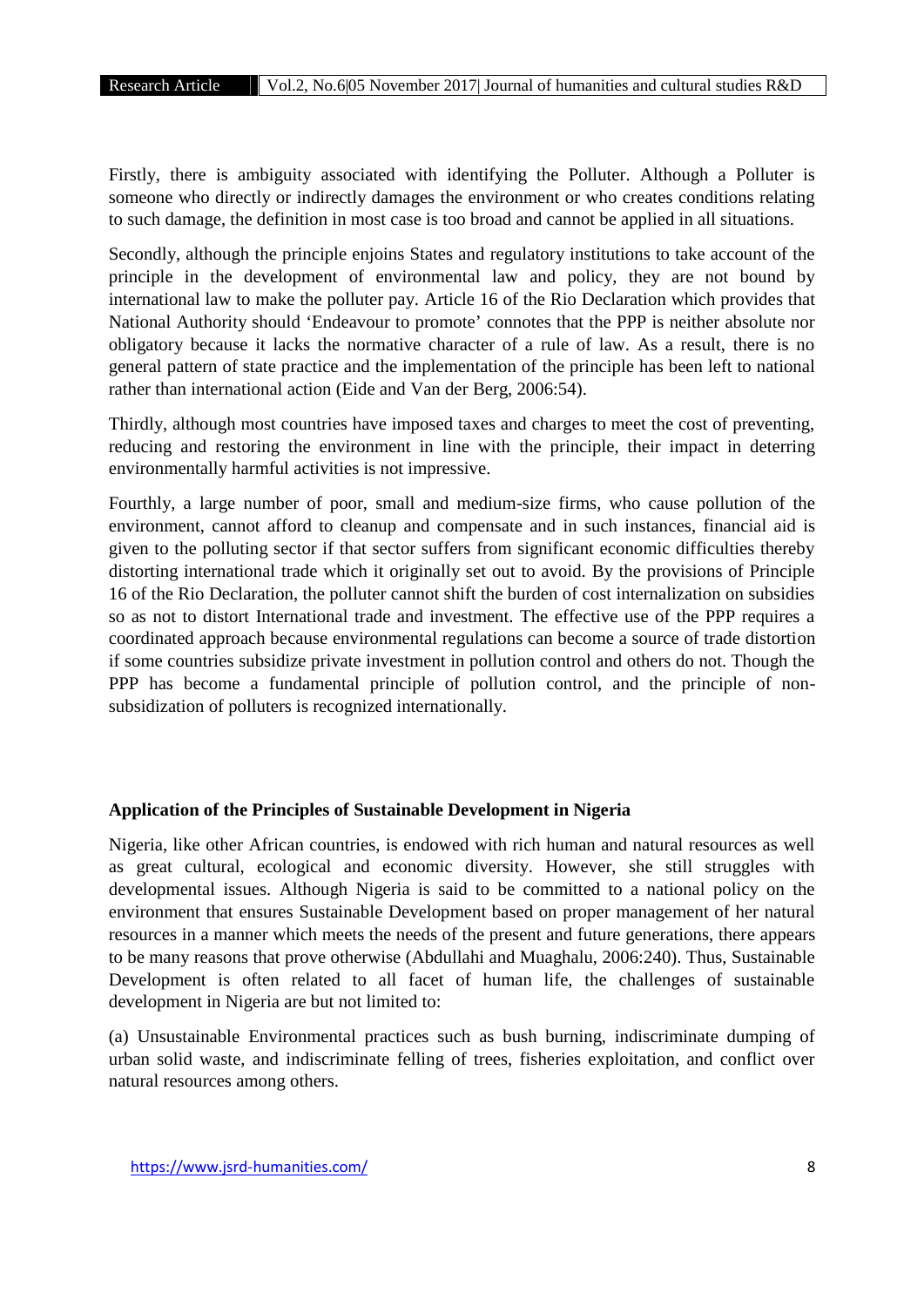(b) Oil exploration and gas flaring effects. Festus Iyayi (2008:3) is of the opinion that, "the costs of gas flaring are staggering; these include economic/financial costs, material/legal costs, social costs, political costs".

In the area of economic and financial costs, it is documented that while over 5.7 trillion cubic feet (TCF) of associated gas was produced from 1958 to year 2000, some 5.0 TCF or 83% of this gas was flared. In energy terms, this is equivalent to about 2.8 billion barrels of oil. In 2004, Nigeria produced 770 billion cubic feet (BCF) of natural gas but consumed 325 BCF i.e.58% flared (Iyayi, 2008:4). It is pertinent to note that the impact of gas flaring most especially on the ozone layer leaves much to be desired.

## (c)The Challenges of Environmental Justice

There is compelling evidence between environmental problems and social injustice. Environmental justice is the idea that brings both together. It is worthwhile considering the possibility of tackling both social exclusion and environmental problems through integrated policies and development. In the opinion of Carolyn Stephens (2001:5)**:**

> Struggle for Justice as we seek access to our Environment and its resources have become gaps for life as the national system has placed a huge yoke on the necks of her victims. Villains have turned heroes and gallows have been made for those who ought to be adorned with medals and garlands.

In Nigeria, the challenges of environmental justice is enormous the reason(s) is traceable to the non-Justiciability of Environmental Rights as provided for under the 1999 constitution of the Federal Republic of Nigeria (CFRN, 1999:CAP 2).This in the opinions of Environmental activists has made the Environmental Impact Assessment Act (1992) to be equally treated perfunctorily. Whereas the Environmental Impact Assessment (EIA) ought to provide a medium by which the people, government and developers can fairly judge whether a project should proceed or not base on its impact on the Environment. In the same vein, a plethora of challenges confront the **Land Use Act (1978).** Bola (2002) rightly observes:

> As with previous Constitutions, the 1999 Constitution elevates the provisions of the LUA to the status of constitutional provisions thereby making their modification or amendment very difficult.

The import of this is that Nigeria has not being able to flow with Trends in environmental governance, as exemplified in international legal instruments such as Principle 1 of the *Stockholm Declaration on the Human Environment*, Principle10 of the *Rio Declaration on Environment and Development* and more recently, the *United Nations Economic Commission for Europe (UN/ECE) Convention on Access to Information, Public Participation in Decision making and Access to Justice in Environmental Matters (the Aarhus Convention")*, emphasize procedural rights such as access to information, public participation in decision-making and access to justice. Article 1 of 1998 Aarhus Convention specifically states that, "each Party shall guarantee the rights of access to information, public participation in decision-making, and access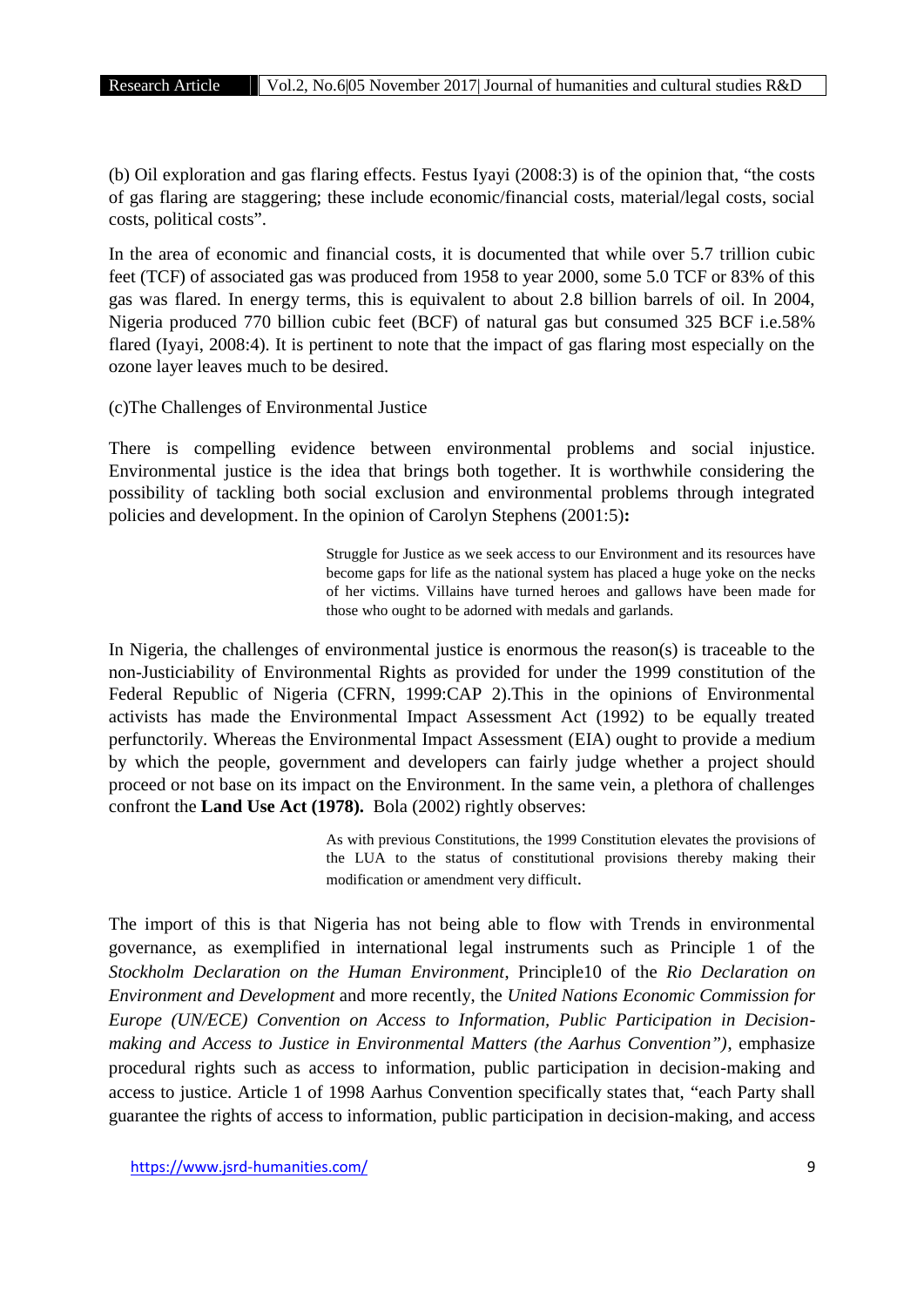to justice in environmental matters in accordance with the provisions of this Convention*."* This notwithstanding, there is yet no African-wide (or a sub-regional) instrument, which similarly defines the nature and components of participatory environmental governance. However, legal instruments such as the Aarhus Convention (1998) highlight the extent and means by which guarantees on procedural rights can strengthen and support substantive rights. The adversarial nature of our legal system has equally been seen as a challenge. In Environmental cases, the burden of proof of injury is placed on the victim/complainant. Thus, the fact that cases are often determined on technicalities rather than form, poses a serious challenge to environmental justice in Nigeria. To this end, Nigeria must borrow a leave from far reaching decisions of the courts of other jurisdictions. For instance, the consequence of the U.S. Supreme court's land mark decision in *Massachusetts V Environmental Protection Agency (2007)*, is held to have reduced standing requirements thereby enabling litigators to pursue environmental claims and compel U.S Federal Agencies to enforce existing statutes. Accordingly, the court decision in *Center for Biological Diversity V. Environmental Protection Agency* (W.D.Wash. Filed May 14; 2009) is said to be predicated on this decision. The fact of the case borders on the alleged failure by (EPA) to list and regulate damage caused to Washington's coaster waters by ocean acidification, as a result of the EPA'S action, CBD also claimed that its members suffered procedural informational injury. In a similar development, in the Indian case of Bandhua Mukti Morcha vs. Union & ors (1991: INSC190), where justice Bhagwati (Indian Supreme Court) cautioned against an overzealous commitment to the adversarial process especially where parties are not evenly balance in social or economic strength.

However, pursuant to the holding in Massachusetts, where the court found that the EPA violated its statutory obligation when it declined to regulate CO2 and greenhouse gases (GHG), the CBD sought declaratory relief against the EPA for its procedurally improper approval of Washington's list of impaired waters.

## **Recommendation**

There is a need for the Nigerian Government to become more proactive in the implementation of Environmental treaties and protocols she has entered. In other words, Nigerian Government must implement fully such environmental resolutions from the various conventions to checkmate the environmental hazards in the country.

A gradual diversification of the nation's economy from dependence on fossil fuel towards renewable energy (green economy) must be strongly encouraged by the Government.

In the aspect of environmental justice, corruption must be addressed in the implementation of environmental policies. Thus, compromise in EIA Processes and embezzlement of ecological funds must be condemned in its strongest term.

The court must equally become more proactive and go beyond technicalities in enforcing environmental rights. As situations where environmental abuse cases are taken to foreign courts does not speak well of our Judicial system.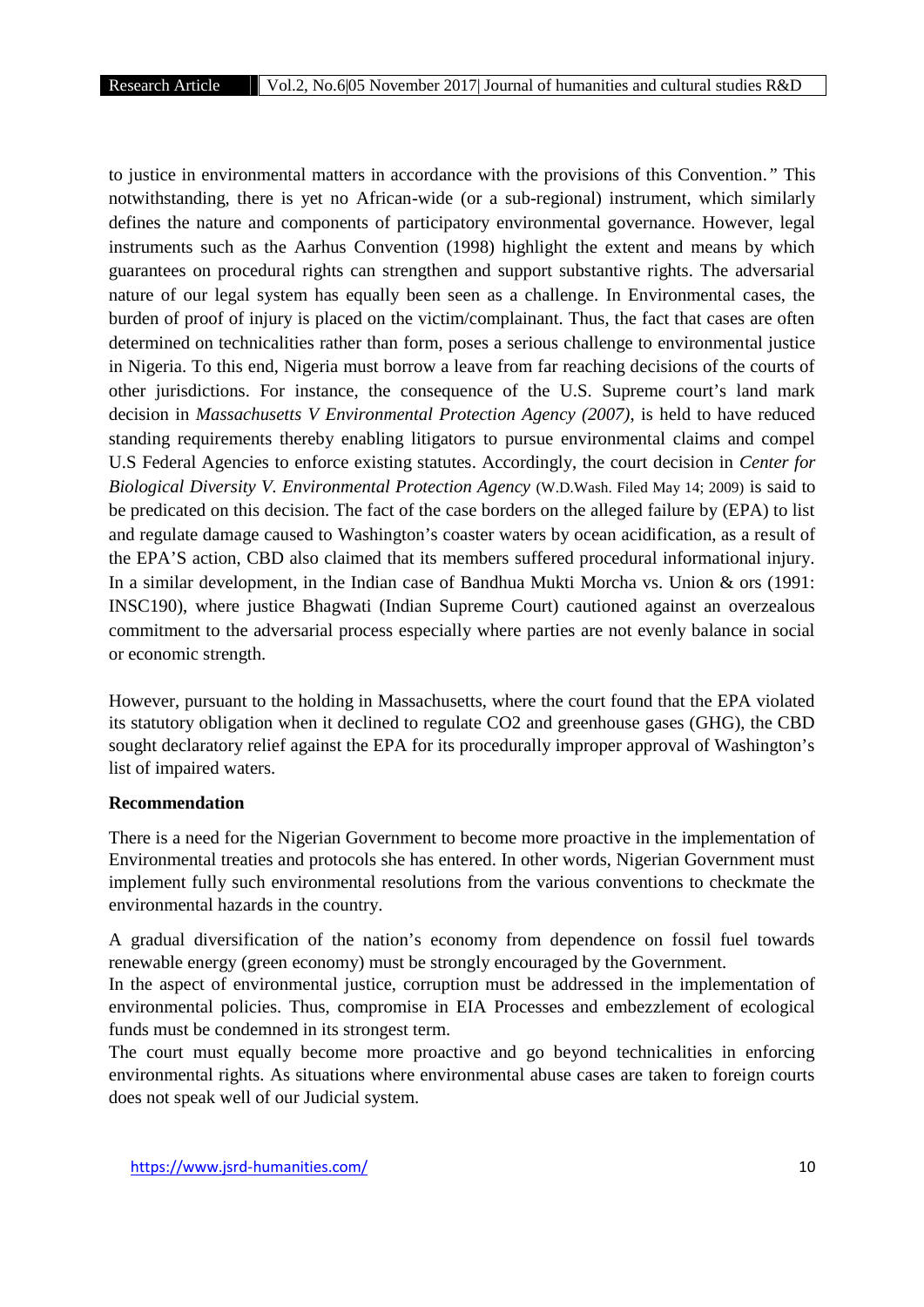There is also the need to harmonize all necessary environmental laws and the relevant sections that demand same to reflect contemporary needs since the existing legal framework whether national or State, are not achieving dramatic changes that give effect to the principle of sustainable development.

Environmental legislation should not be on the exclusive legislative list of the federal government alone but should make provisions to authorize the states and local governments to do the same at their own level. This reflects the principle of subsidiary and a trend towards decentralization, where decisions are best made at the lowest level of governance able to adequately deal with the environmental challenges.

## **Conclusion**

The transition towards sustainability in response to the alarming deterioration of the earth's environment especially in Nigeria requires both immediate and gradual changes in production and consumption patterns. The required regulatory changes will affect not only new activities, but also those economic activities already under way, as clarified by the International Court of Justice in the case of *Gabcikovo/Nagymaros* (1997). It is thus foreseen that the necessary changes in the legal structures governing the local and global economies will impose costs on existing activities as well as foster new opportunities in the marketplace. At the same time, investments in activities that reduce humanity's "ecological footprint" are indispensable to fuel the transition towards sustainability. It is also foreseen that sustainable development requires adaptive management and evolving norms in order to incorporate new scientific insights and lessons learnt regarding the operation and effectiveness of legal tools. In a long-term perspective, Nigeria is yet to realize that while the challenges involved in sustainable development are formidable, they are also indispensable to maintain the viability of the planet and to safeguard the rights of unborn generations. With the emergence of sustainable development as the overarching policy framework, Nigeria faces the challenge of finding channels for normative and institutional dialogue between economic, social, and environmental regimes. An important tool for dialogue is sustainable development's call for science-based decision-making, even with regard to the precautionary principle. Indeed the 2002 Plan of Implementation concluded at the World Summit for Sustainable Development expressly recognizes the need to remote and improve science-based decision-making and reaffirm the precautionary approach as set out in principle 15 of the Rio Declaration on Environment and Development. Although the principles of sustainable development have filtered down from international treaties and principles, the implementation of the principles of sustainable development is quiet poor in Nigerian. Hence, the Government and citizenry should engage in a collaborative effort to achieve sustainable development for Nigeria and for Nigerians.

## **References**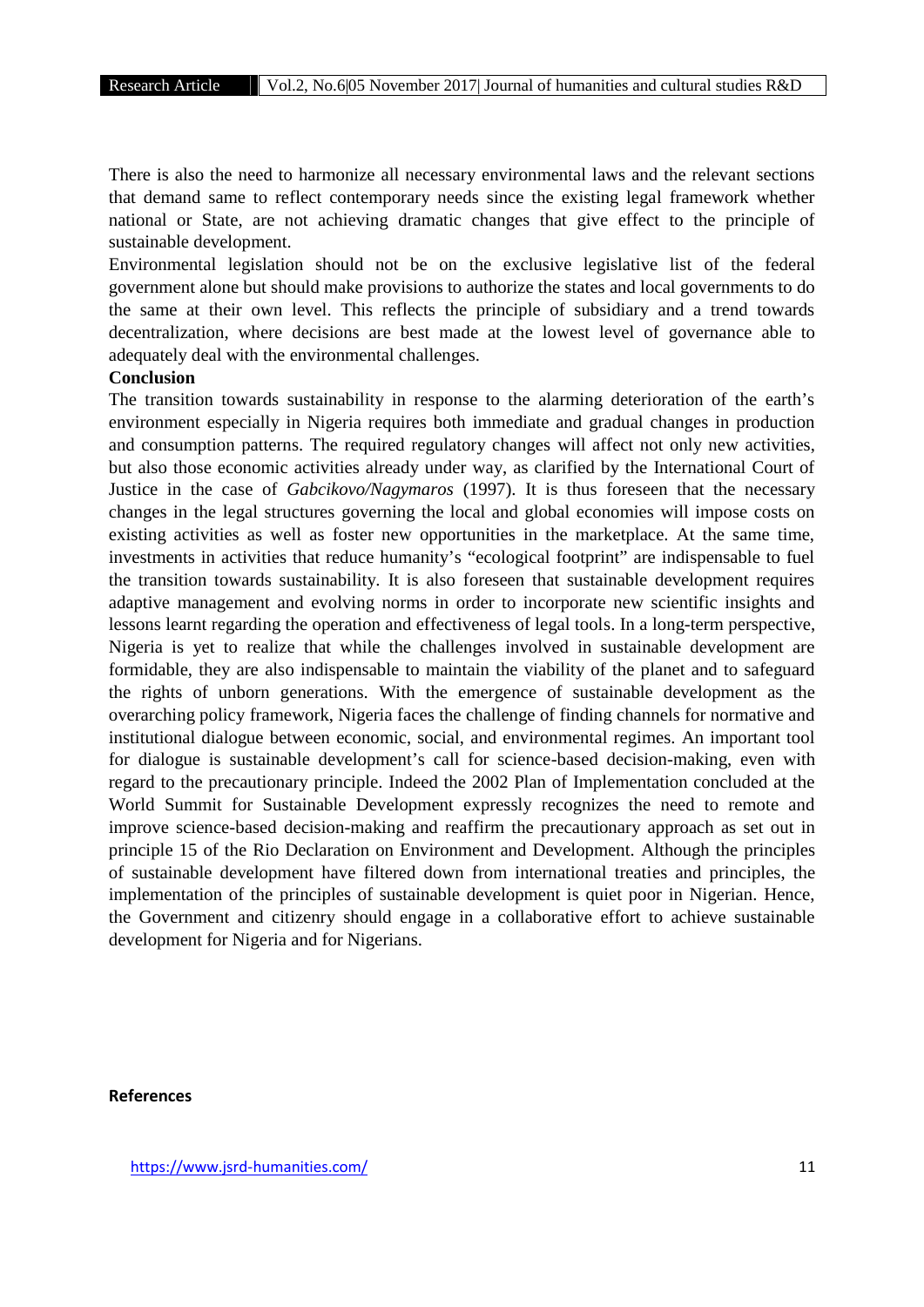- 1. Abdullahi, A. A and Muoghalu, M. I. (2006). Development Aid Flow and Poverty Reduction in Africa. Journal of Sustainable Development in Africa 8, (3*)*
- 2. Adams, M. W. (2008). Green Development: Environment and sustainability in Developing World (3rd ed.). London: Rutledge pub.
- 3. Aina, E. A & Adedipe, N. O.(1991). Defending the Environment: The Role of Environmental Impact Assessment. Ibadan: University Press.
- 4. Ajayi, W. (1995). Achieving Environmental Protection through the Vehicle of Human Rights: Some Conceptual, Legal and Third World Problems. University of Botswana Law Journal. 2, 1.
- 5. Barry, R.G. and Chorley, R.J. (1982). Atmosphere, Weather and Climate. United Kingdom: Better world books Ltd.
- 6. Binie, P & Boyle, A. (2002). International Law and the Environment  $(3<sup>rd</sup>)$ , New York: Oxford University Press.
- 7. Bola F, (2002). '*Land and Resources Rights: Issues of Public Participation and Access to Land in Nigeria*. Presented at the First Workshop of the Pan- African Program on Land and Resource Rights. (PAPLRR) in Cairo, Egypt.
- 8. Boyle, A and Binie, P. (1995). Basic Documents on International Law and the Enviroment. London: Claredon press.
- 9. Center for Biological Diversity V. Environmental Protection Agency. (W.D.Wash. Filed May 14, 2009)
- 10. David, H. and Mark, B. (2005). Whose energy future? Big oil against people in Africa. South Africa: Pietermaritzburg pub.
- 11. David, H. and Victor, M. (2007). Peak Poison-The Elite Energy Crisis and Environmental Justice.South Africa: Ground work pub.
- 12. Eide, E and Van der Bergh, R (1994). Law and Economics of the Environment. Oslo: juris k Forlag.
- 13. Godwin, U. O. (2010). Envisioning a Post Petroleum Nigeria: Leave oil in The Soil, Ibadan: Kraft Books ltd.
- 14. Holmberg, J. (ed). (1992). Making Development Sustainable*.* Washington D.C: Island Press.
- 15. Iyayi, F. Niger Delta Crisis: Development and Socio-Cultural Implications. Being a paper presented at the forum organized by PENGASSAN at Ijebu-Ode on  $17<sup>th</sup>$  June, 2008.
- 16. Lawrence, A. Vincent, A. & Folarin (2004). Environmental Law in Nigeria: Theory and Practice Lagos: Ababa Press Ltd.
- 17. Massachusetts V Environmental Protection Agency. (2007) 547 US 497-536.
- 18. Meredeth, T & Carol, B. (ed). (1986). A Review of African political Economy-The African Environment.Stratford*:* Routlege Taylor & Francis group.
- 19. Nasiru, I.M (2010). "Combating Climate Change in Nigeria" available at http:  $\frac{1}{\text{www.environmentalsynergy.}wordpress.com/home.html. accessed 24<sup>th</sup> august, 2013.}$